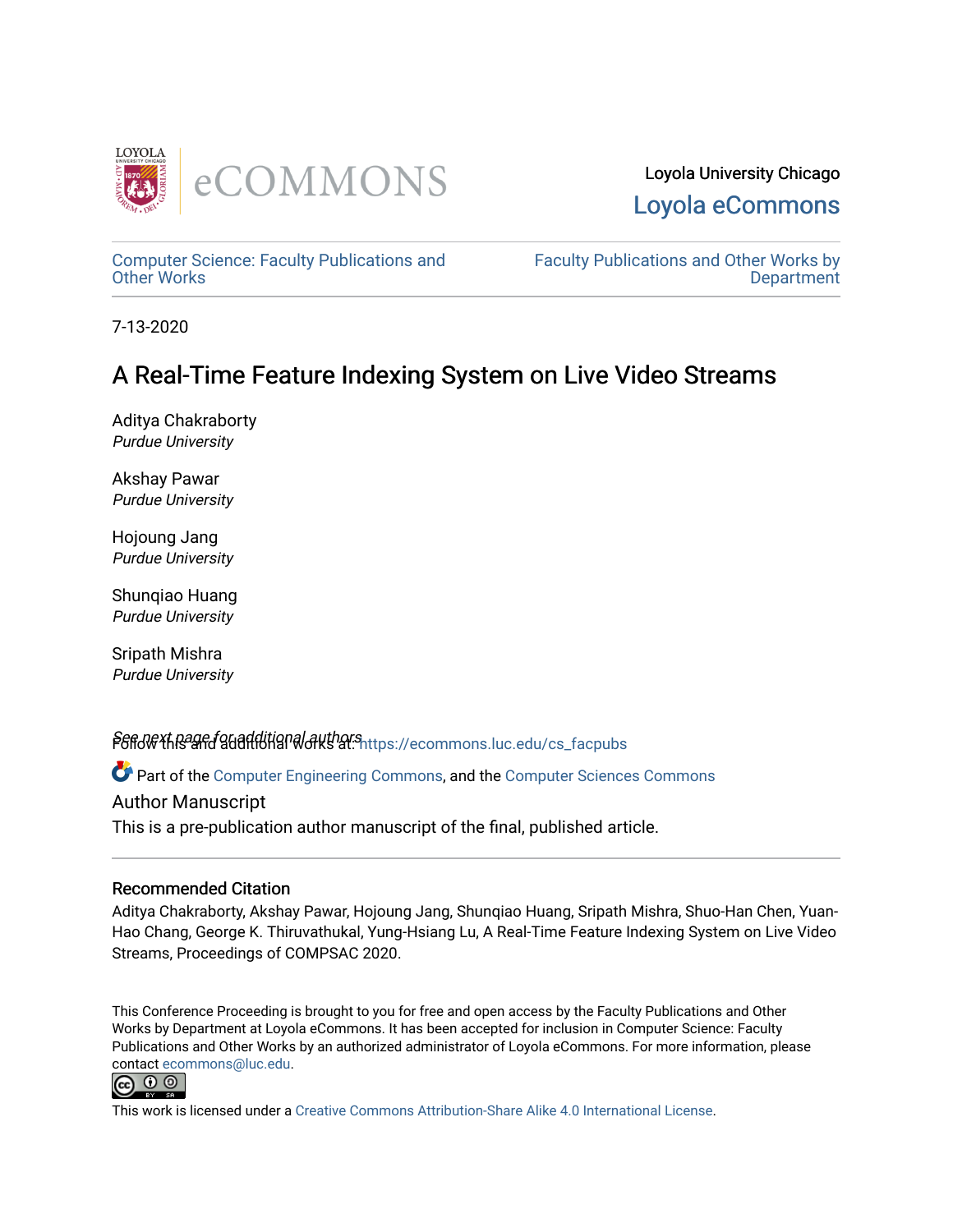## Authors

Aditya Chakraborty, Akshay Pawar, Hojoung Jang, Shunqiao Huang, Sripath Mishra, Shuo-Han Chen, Yuan-Hao Chang, George K. Thiruvathukal, and Yung-Hsiang Lu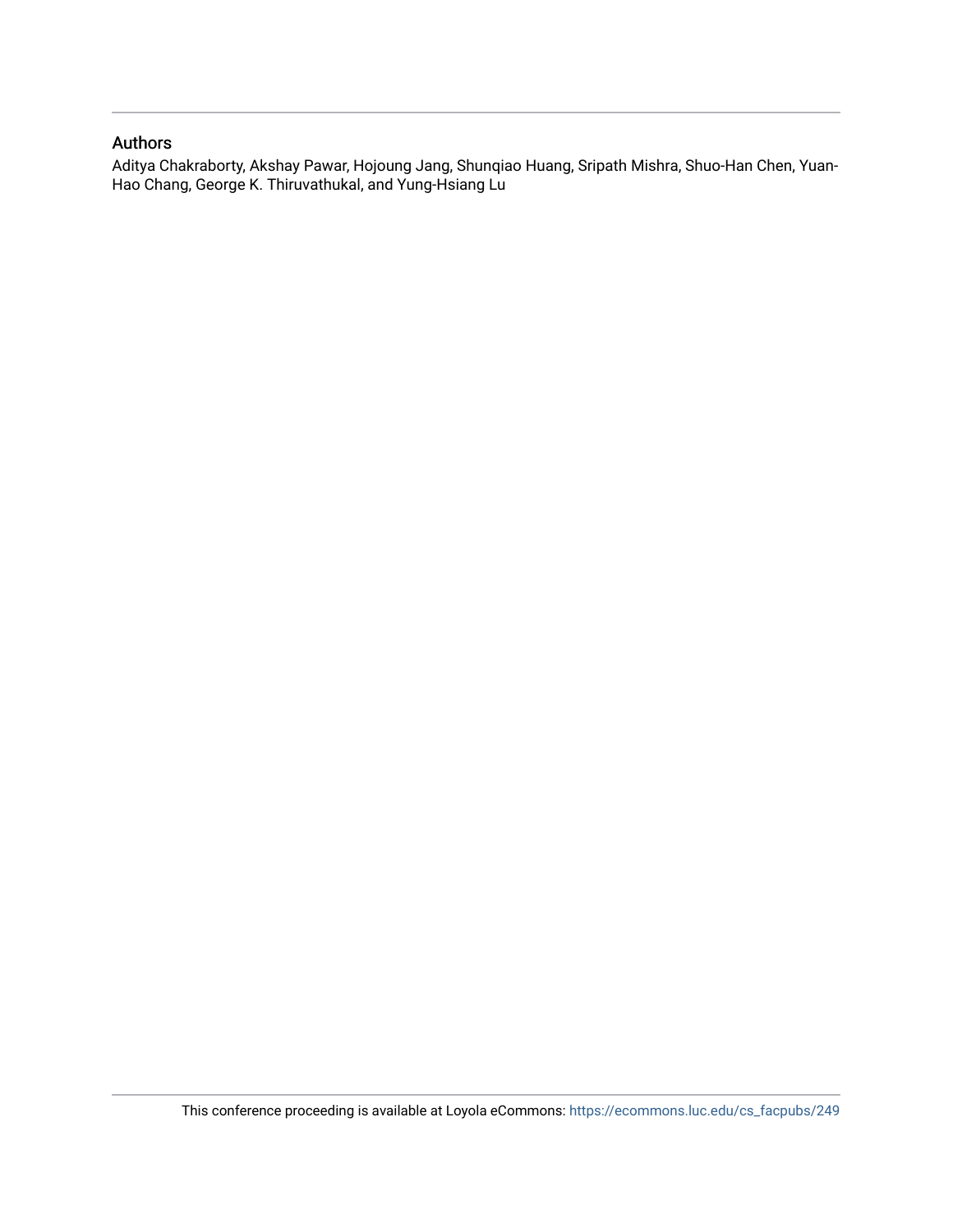# A Real-Time Feature Indexing System on Live Video Streams

Aditya Chakraborty, Akshay Pawar, Hojoung Jang, Shunqiao Huang, Sripath Mishra, Shuo-Han Chen<sup>∗</sup> ,

Yuan-Hao Chang<sup>∗</sup> , George K. Thiruvathukal†‡, Yung-Hsiang Lu

School of Electrical and Computer Engineering, Purdue University, USA

∗ Institute of Information Science, Academia Sinica, Taipei, Taiwan

†Department of Computer Science, Loyola University Chicago, USA

‡Argonne National Laboratory, USA

e-mail: {chakra17, pawar4, jang88, huang953, mishra60, yunglu}@purdue.edu,

<sup>∗</sup>{qoolili, johnson}@iis.sinica.edu.tw, †gkt@cs.luc.edu

*Abstract*—Most of the existing video storage systems rely on offline processing to support the feature-based indexing on video streams. The feature-based indexing technique provides an effective way for users to search video content through visual features, such as object categories (e.g., cars and persons). However, due to the reliance on offline processing, video streams along with their captured features cannot be searchable immediately after video streams are recorded. According to our investigation, buffering and storing live video steams are more time-consuming than the YOLO v3 object detector. Such observation motivates us to propose a real-time feature indexing (RTFI) system to enable instantaneous feature-based indexing on live video streams after video streams are captured and processed through object detectors. RTFI achieves its real-time goal via incorporating the novel design of metadata structure and data placement, the capability of modern object detector (i.e., YOLO v3), and the deduplication techniques to avoid storing repetitive video content. Notably, RTFI is the first system design for realizing real-time feature-based indexing on live video streams. RTFI is implemented on a Linux server and can improve the system throughput by upto 10.60x, compared with the base system without the proposed design. In addition, RTFI is able to make the video content searchable within 20 milliseconds for 10 live video streams after the video content is received by the proposed system, excluding the network transfer latency.

*Index Terms*—object detection, data storage, real-time, featurebased indexing

#### I. INTRODUCTION

Feature-based indexing techniques have been widely regarded as an efficient method to access video storage systems and allow users to search the video content through visual features, including object categories (*e.g.*, cars and persons), color, or shape [20]. To support feature-based indexing, video storage systems can be equipped with an object detector to identify and label video streams with identified object categories. Most of existing video storage systems use offline processing to perform object detection after the video is recorded. This offline approach also prevents video storage systems from enabling instantaneous feature-based indexing on live video streams. The ability to perform instantaneous feature-based indexing has become more and more feasible, as modern object detectors are capable of identifying objects in near real-time with the growing speed and accuracy. However, the storage requirements for supporting instantaneous featurebased indexing receive much less attention. Additionally, previous study [7] also suggests that the storage problem could become a major bottleneck as the size of video data continues to grow. Our experiment suggests that buffering and storing video streams consume more time than an object detector (*i.e.*, YOLO v3). To resolve above issues, this study presents a real-time feature indexing (RTFI) system to enable featurebased indexing on live video streams. Please note that the term "real-time" means that the latency between capturing the video content and making it searchable within only 20 milliseconds on average and shorter than the interval between two frames (*i.e.*, 33 ms). The main goal of this study is to support realtime feature indexing by enhancing the efficiency of storing and indexing live video streams for bridging the gap between modern object detectors and storage systems. The technical difficulty of this study lies in *how to make the live video streams searchable with features in real-time after the video content is received by the proposed system.*

Feature-based indexing, also known as content-based indexing, can search video content conveniently via features, such object categories, within the videos. For instance, after the video content is processed through an object detector, feature-based indexing allows users to search all video frames consisting of cars in video clips. Thus, users do not need to go through the whole video clips to find video frames consisting of cars. To support feature-based indexing, various designs have been proposed. For instance, Lyer et al. [8] proposed the auto-annotation of videos. However, the design goals of previous studies are to enable efficient offline featurebased indexing after the video clip is captured and stored. For example, previous studies [8, 10] mainly rely on the conventional database or file systems directly. The storage system designs, including the design of metadata structure and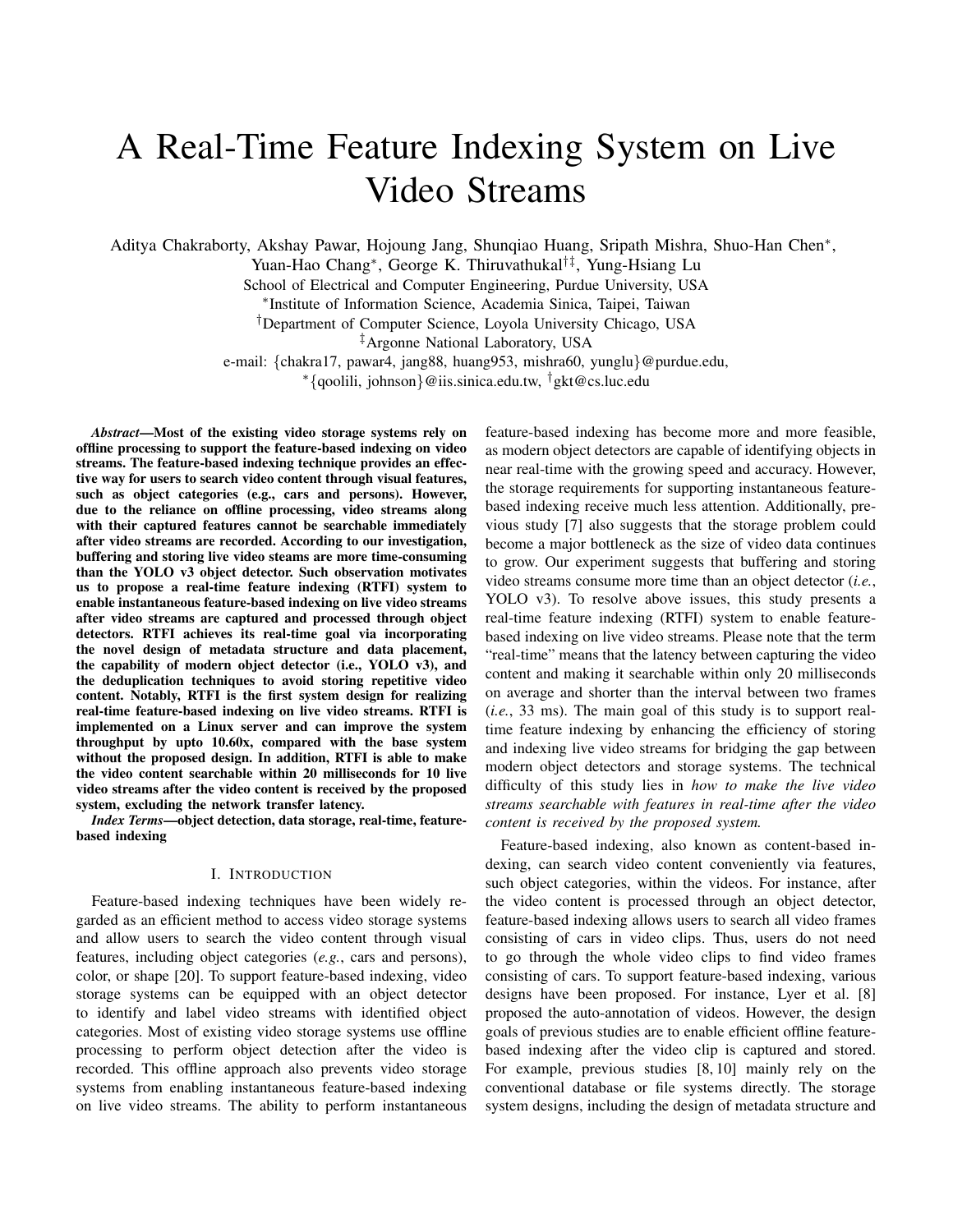data placement, to enable instantaneous feature-based indexing for live video streams have received much less attention.

The need for supporting instantaneous feature-based indexing for live video streams has grown rapidly, owing to the growing speed and accuracy of modern object detectors. For instance, convolution neural networks (CNNs)-based object detection has been widely regarded as an effective method to identify objects. Various CNN-based object detectors, such as Faster-RCNN [16] and YOLO [14], have been investigated. Among these neural network designs, YOLO has gained popularity since 2016 due to its high speed and has released its third version [15] in 2018. YOLO v3 has improved on its previous accuracy by 1.5x and maintained the speed of detection around 20 FPS. With these improvements, YOLO v3 can preform real-time object detection with its high speed and has been used in several fields such as self-driving cars [6], surveillance systems [5], and robotics [19]. Meanwhile, to achieve low latency in object detection, numerous studies have also been proposed. For example, Luo et al. [13] propose a scheduler network to formulate the object detector problem as a sequential decision problem. Most of the previous studies focused on improving the efficiency and performance of object detector; *the storage requirements of storing and indexing video content with their identified object categories are neglected.*

This paper presents a real-time feature indexing (RTFI) system to support image and video retrieval with specified object categories in a short latency after the video is captured. Notably, object categories are referred to as features in the rest of this paper. The proposed RTFI system includes three major components: (1) similarity deduplication module, (2) featureaware storage allocator, and (3) feature-as-metadata indexing scheme. In the proposed system, live video streams can be captured through public surveillance cameras and arrive on the proposed system through network connections. These video streams are then passed through a similarity deduplication module to skip video frames that have high similarity to the previous frames for avoiding repeatedly processing and storing similar frames. Next, the deduplicated video content is passed through the YOLOv3 object detector to extract a set of predefined objects (*e.g.* cars and persons). Note that this study refers to YOLOv3 as the object detector for retaining the excellence of previous studies and focus on the storage system design. Next, to facilitate the read performance of video frames with different features, video frames containing the same feature are stored on the adjacent storage space for enhancing the spatial locality and reduce access latency. Finally, to achieve the goal of lower latency retrieval, the feature-as-metadata indexing scheme is included to search video with certain features with a short latency. The proposed system is implemented on a Linux v4.15 server and tested with 10 live video streams. We then measure the time interval between a video frame is received by RTFI and a video frame is stored with its identified object categories. Evaluation results show that the proposed RTFI could improve the system throughput by upto 10.60x, compared with the base system without the proposed design.

The contributions of this study can be listed as follows.

- This study is a pioneer system design proposed to enable efficient feature indexing based on object detection for live video streams in real-time.
- The proposed RTFI boosts the efficiency of feature-based indexing on live video streams via eliminating frames with high similarity, allocating storage space with featureawareness, and managing stored video frames through identified object types.
- Experimental results show that the proposed RTFI could achieve upto 70 frame per second (FPS) with multiprocess implementation and upto 10.60x system throughput improvement when compared with the base system.

The rest of this paper is organized as follows. Section II discusses the background and the motivation for conducting this research. Then, Section III describes the details of the proposed RTFI system. Next, Section IV reports the experimental results. Finally, Section V concludes this paper.

#### II. BACKGROUND AND OBSERVATION

#### *A. Video Storage for Feature-based Indexing*

Most of the existing feature-based indexing designs rely on the conventional database and file systems for storing the video content and their features. However, these database and file systems are usually not optimized for storing video clips. For instance, the default file system for the Linux system is a block-based file system, which has been proven less suitable for unstructured data, such as videos and images [18]. Meanwhile, object storage stores the data content and its metadata as an object and is considered to be more suitable for unstructured data. In other words, most of the existing featurebased indexing designs do not consider the characteristics of the stored video content and the organization of feature entries during the design phase.

In addition, previous works mainly focused on analyzing the performance difference between block-based file systems and databases without proposing a storage design to support the feature-based indexing within a large dataset. For instance, Lim et al. [11] compared the performance of CNN-based object detectors when the dataset is stored in block-based file systems. According to their investigations, storing datasets directly on block-based file systems can result in up to 17 times slower speed for the CNN-based object detector. This is because the metadata operations of block-based file systems require long processing time to access the storage devices. Nevertheless, the efficiency problem of feature-based indexing for large datasets is still neglected. Such observation motivates us to *explore the possibility of enabling a real-time feature indexing system via object storage and database systems.*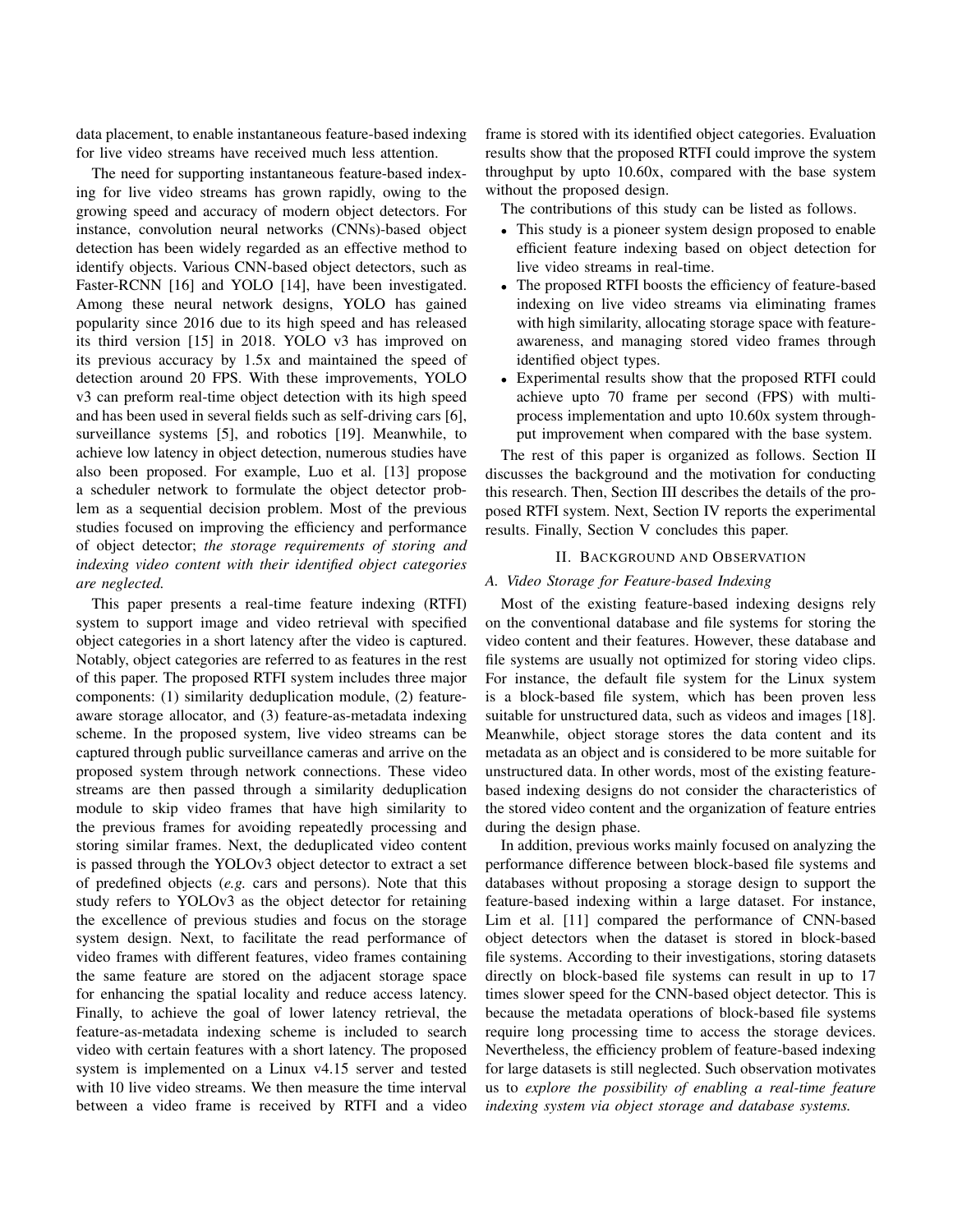#### *B. CNN-based Object Detection*

In the field of object detection, the convolution neural network (CNN) has gained its popularity rapidly with its huge success and high efficiency in the field of image processing. CNN is typically composed of an input layer, convolutional layers, pooling layers, fully-connected layers, and an output layer. Within each layer, there are one or multiple neurons, which are connected to neurons in the next layer. The models of CNN-based object detection can be divided into two categories. One of them is known as the two-stage model, which utilizes the region proposal method to perform the region of interest (ROI) selection during the detection. One example of the region-proposal-based CNNs is Faster-RCNN [16]. However, the two-stage model is less preferable for low latency object detection due to their relatively longer inference latency. For instance, as summarized in Table I, Fast-RCNN has the longest latency for performing inference on one single image. Note that the term "inference" refers to perform object detection with the trained CNN model.

On the other hand, another category of CNN-based object detection is the one-stage models, such as YOLO and RetinaNet [12]. Instead of using the region proposal method, the one-stage models directly detect the objects. For instance, YOLO simultaneously predicts multiple bounding boxes and classification class probabilities. On the other hand, RetinaNet uses ResNet for deep feature extraction and feature pyramid network for constructing a multi-scale feature pyramid that is used for detection.

|                                                | <b>TABLE I</b> |  |  |
|------------------------------------------------|----------------|--|--|
| COMPARISON OF CNN-BASED OBJECT DETECTION [15]. |                |  |  |

| Mode                    | mAP  | Inference Latency (ms) |
|-------------------------|------|------------------------|
| RetinaNet-50-500        | 32.5 | 73                     |
| RetinaNet-101-500       | 34.4 | 90                     |
| RetinaNet-101-800       | 37.8 | 198                    |
| Faster $R-CNN++$        | 34.9 | 3360                   |
| YOLOv3 $416 \times 416$ | 31.0 | 29                     |
| YOLOv3 $608 \times 608$ | 33.0 | 51                     |

As shown in the Table I, RetinaNet-101-800, which is built on a ResNet-101 feature extractor with an input shape of  $800 \times 800$ , can achieve the highest accuracy with a slightly longer latency than YOLO v3. On the other hand, YOLO v3 model with a  $608 \times 608$  input layer can achieve the mean average precision (mAP) of 33.0, which is comparable to that of RetinaNet-101-800, while the inference latency of YOLOv3 is almost 4 times shorter than that of RetinaNet-101-800. mAP is a metric in measuring the accuracy of object detectors and the higher mAP means the object detector is more accurate. Meanwhile, although two-stage object detection methods, such as Faster R-CNN, can achieve slightly higher accuracy than

YOLOv3, their inference latency is much longer than that of YOLOv3. Therefore, the YOLOv3 is chosen as the object detector of this study. Although both the accuracy and inference speed of CNN-based object detector have been studied extensively, *the data storage requirements for storing the huge amount of feature-extracted video receives much less attention.*

#### *C. Observation*

With the growing capability of object detectors, modern video storage systems (*i.e.,* automated surveillance system [4, 9, 17]) can identify the objects in each video frame accurately. Nevertheless, due to the performance mismatch between existing block-based storage systems and CNN-based object detection, the efficiency of storing and indexing video clips with specified object categories after CNN inference is degraded. In addition, most of the previous studies focus on improving the efficiency and performance of CNN-based object detector and few of them have looked into the design of enabling efficient storing and indexing of video content with identified features. To support storing and indexing live video streams with their inference results, one viable option is to utilize existing object storage and database systems directly. However, the main challenge is that the hard disk drives can only sustain a certain amount of write traffic per second. In other words, after the maximum allowance of write traffic, the efficiency of storing and indexing degrades drastically.

To study the latency of processing and storing live video streams, a preliminary experiment has been conducted. The composition of latency induced by buffering video streams on storage, performing object detection with YOLO v3, and storing video content with their identified object categories is summarized in Figure 1. Notably, this experiment is conducted on a MySQL-based database (*i.e.*, Vitness [3]), an object storage system (*i.e.*, Minio [1]), and a solid-state drive (SSD) (see Table II). Based on this configuration, the results suggested that buffering and storing live video streams is actually more time consuming than the YOLO v3 object detector.



Fig. 1. The composition of latency induced by each component during performing object detection and storing the video content with their identified object categories.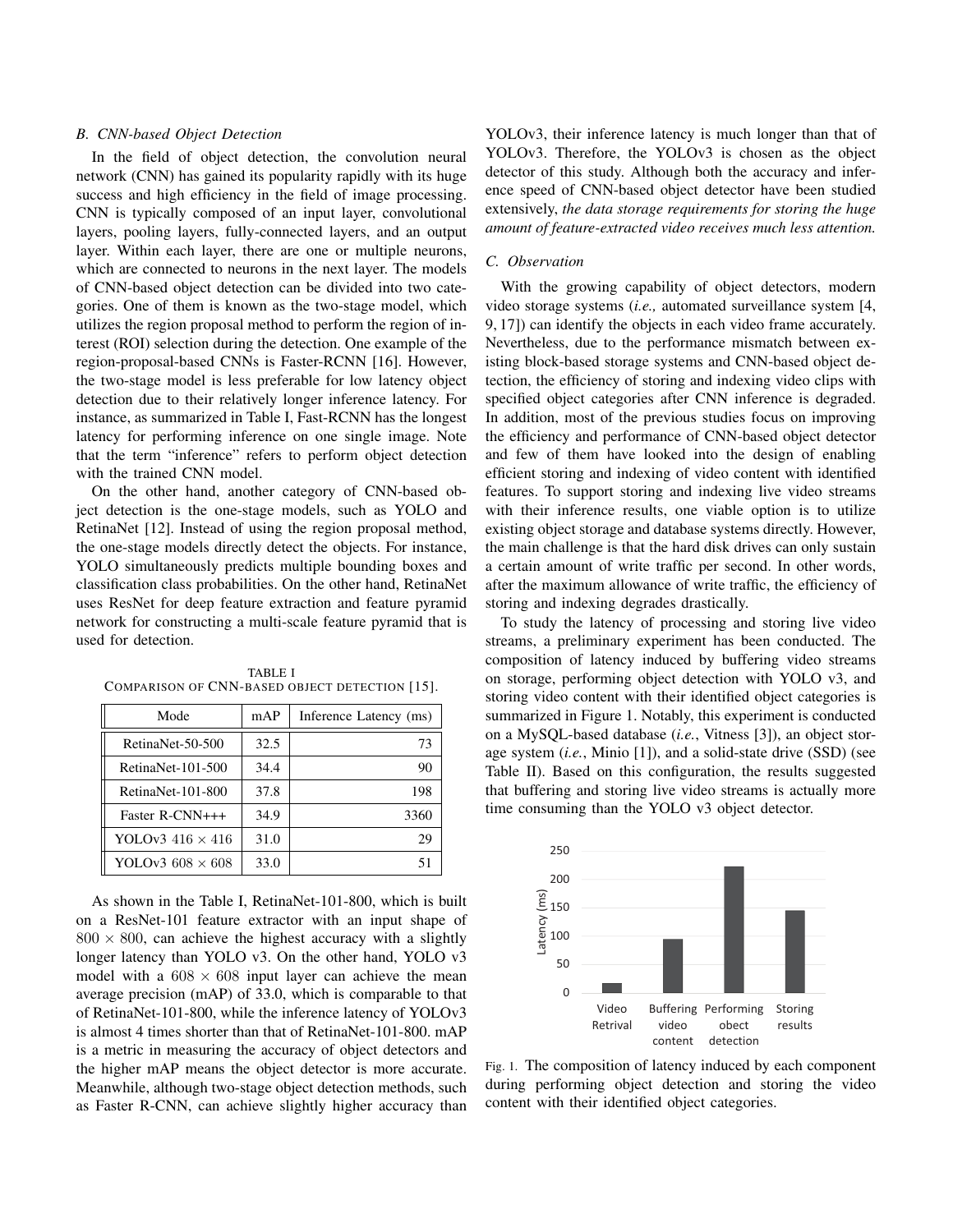

Fig. 2. The architecture of RTFI system, which includes the similarity deduplication module, object detector, feature-aware storage allocator, and feature-as-metadata indexing scheme to enable instantaneous feature-indexing on live video streams.

Even though utilizing other storage devices with higher write performance can partially resolve the performance issue, the storage performance bottleneck remains as the data size of live video streams grows. Storage performance bottleneck prevents feature-based indexing from being real-time, owing to the high latency of storage systems. Thus, the major technical problem is how to provide efficient storing and indexing on a large number of live video streams with low latency after the video content is processed by CNN-based object detectors. To resolve this issue, we propose the real-time feature indexing (RTFI) system to efficiently conduct object detection on incoming live video streams and make those video clips searchable with identified object categories (*e.g.,* persons and cars) in an efficient manner with the focus on reducing latency and redundancy.

#### III. REAL-TIME FEATURE INDEXING SYSTEM

#### *A. Overview*

To enhance the efficiency of storing and indexing live video streams, the study presents a real-time feature indexing (RTFI) system for performing object detection and making the inference results searchable with a short latency. To the best of our knowledge, *this study is the first system design for realizing real-time feature indexing on live video streams with their identified object categories.* The main methodology of this study is to avoid passing similar video frames through a CNN-based object detector and store video frames. Therefore, the latency of storing a video frame and making it searchable based on object detection results can be lowered. To enforce the aforementioned main methodology, the proposed RTFI system is composed of three main components along with the YOLOv3 object detector.

The system architecture of the RTFI system can be summarized as Figure 2. As shown in the figure, the RTFI system first utilizes the similarity deduplication module to eliminate those video frames that have high similarity when compared with previously stored frames (see Section III-B). After the similarity deduplication module discards similar frames, the rest of the video frames are passed through the pre-trained YOLOv3 object detector to extract the object detection results. Next, the Minio object storage is utilized as the building block along with the proposed feature-aware storage allocator for reducing the retrieval latency of video clips with a specific object category (see Section III-C). Notably, Minio is an object storage server, which is suitable for storing unstructured data such as images, videos, log files, archives, containers, etc. Unlike files in a filesystem, objects are stored in flat structures with no folders, directory, or hierarchy. Finally, the RTFI system manages and indexes those stored video frames with the feature-as-metadata indexing scheme (see Section III-D), which is based on the Vitess database to facilitate the management of indexes with atomicity, consistency, isolation, and durability (ACID) guarantees. Notably, *directly applying Minio and Vitess for indexing video content through object categories is inefficient because the bottleneck of underlying storage devices still exists.* Therefore, the proposed RTFI system aims to resolve the bottleneck of underlying storage devices while enabling efficient video content retrieval with specified features with the proposed components.

#### *B. Similarity Deduplication Module*

Because storing latency is an important factor in the proposed RTFI system, having the ability to eliminate unnecessary object detection latency and read/write latency of the storage devices is critical. To eliminate those unnecessary latency, the RTFI system employs the similarity deduplication module to avoid processing video frames that have high similarity to the previously stored frame. To compare two video frames, the included module performs the structural similarity (SSIM) [21] comparison to determine the similarity between two video frames via the luminance, contrast intensity, and local structure of the video frames. In this study, the output of the SSIM method is normalized between 0 and 1 to represent the similarity. If the output value is 1, it means that the two input frames are identical. On the other hand, the output value of 0 means that the two input frames are completely different. Then, the SSIM output value is compared with a predetermined threshold to determine whether the incoming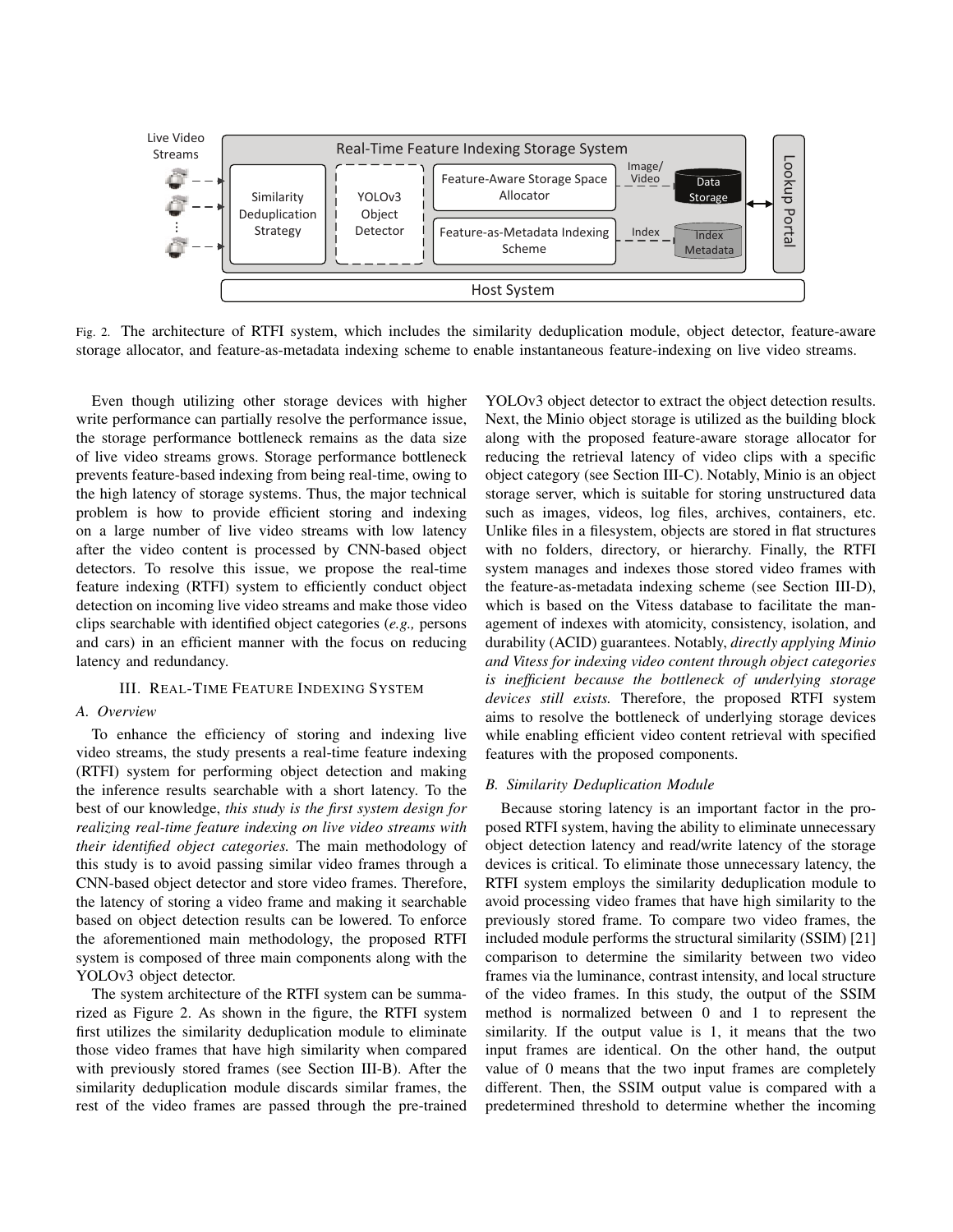video frames should be sent to the object detector and to be stored. Notably, the predetermined threshold is set to 0.85 based on our investigation.

In addition to eliminating the video frames with high similarity, the included module also avoids skipping too many frames by setting the storing interval between two stored video frames of a video stream. The storing interval is set to 0.1 seconds initially for each video stream and is adjusted constantly according to the similarity patterns of each video stream. The adjustment is required because the content of video streams could show varying similarity results and utilizing a single interval for all video streams is not ideal. For example, video frames from a live video stream of a crowded subway station show lower similarity than that of a live video stream recording the top of a less-traveled mountain road. Based on the similarity and interval check, the workflow of the similarity deduplication module can be shown as Figure 3.



Fig. 3. The similarity deduplication module, which is utilized to remove video frames with high similarity for avoid processing the similar video frames for multiple times.

As shown in Figure 3, after the latest video frame is captured from the live video streams, it is sent to the similarity check component with the previous frame for the SSIM comparison. If the output SSIM value is higher than the  $threshold +$  $(1 - threshold)/2$ , it means that changes in these two video frames are almost non-existent. threshold $+(1-threshold)/2$ gives the midpoint between 1 and the similarity threshold. This study anticipates that such a midpoint value is necessary for finding complete inactivity in video streams. In this case, the included module performs the interval check based on its existing interval value and increases the storing interval to 2 times of its existing value. By increasing the interval, the included module can further avoid storing frames with high similarity when the interval expires. On the other hand, if the output SSIM value is smaller than the threshold, the incoming frame will be sent to the object detector and the buffered previous frame will be updated to the incoming frame. In addition, the storing interval is reset to its initial value to avoid losing video frames that could contain different objects.

Finally, the third case is that the SSIM value is larger than  $threshold+(1-threshold)/2$ , but smaller than the threshold. In the third case, if the elapsed time between the last stored frame and the incoming frame is larger or equal to the storing interval, the incoming frame will be sent to the object detector and being stored. Otherwise, the incoming frame is ignored.

#### *C. Feature-Aware Storage Allocator*

As one of the primary goals of the proposed RTFI system is to enable efficient video clip retrieval with specified features, the feature-aware storage allocator is utilized to lower the retrieval latency by storing video frames with similar features on adjacent storage space. This is because, on hard disk drives, the disk head movement greatly denominates the read latency when retrieving stored data content. In other words, the read latency can be greatly reduced if the data is stored on continuous storage space. With this observation, the included feature-aware storage allocator aims to store video frames of the same object category in continuous storage space, known as *bucket*. The concept of the included space allocator is illustrated in Figure 4.



Fig. 4. The feature-aware storage allocator, in which videos are stored as separate video frames in bucket of the same object categories.

As shown in Figure 4, the storage space of the utilized object storage is divided into multiple buckets, and each bucket corresponds to one feature. Then, the object category with the highest number of objects in each video frame is identified, and the video frames are stored in the corresponding bucket of the highest number of objects. For instance, if a video frame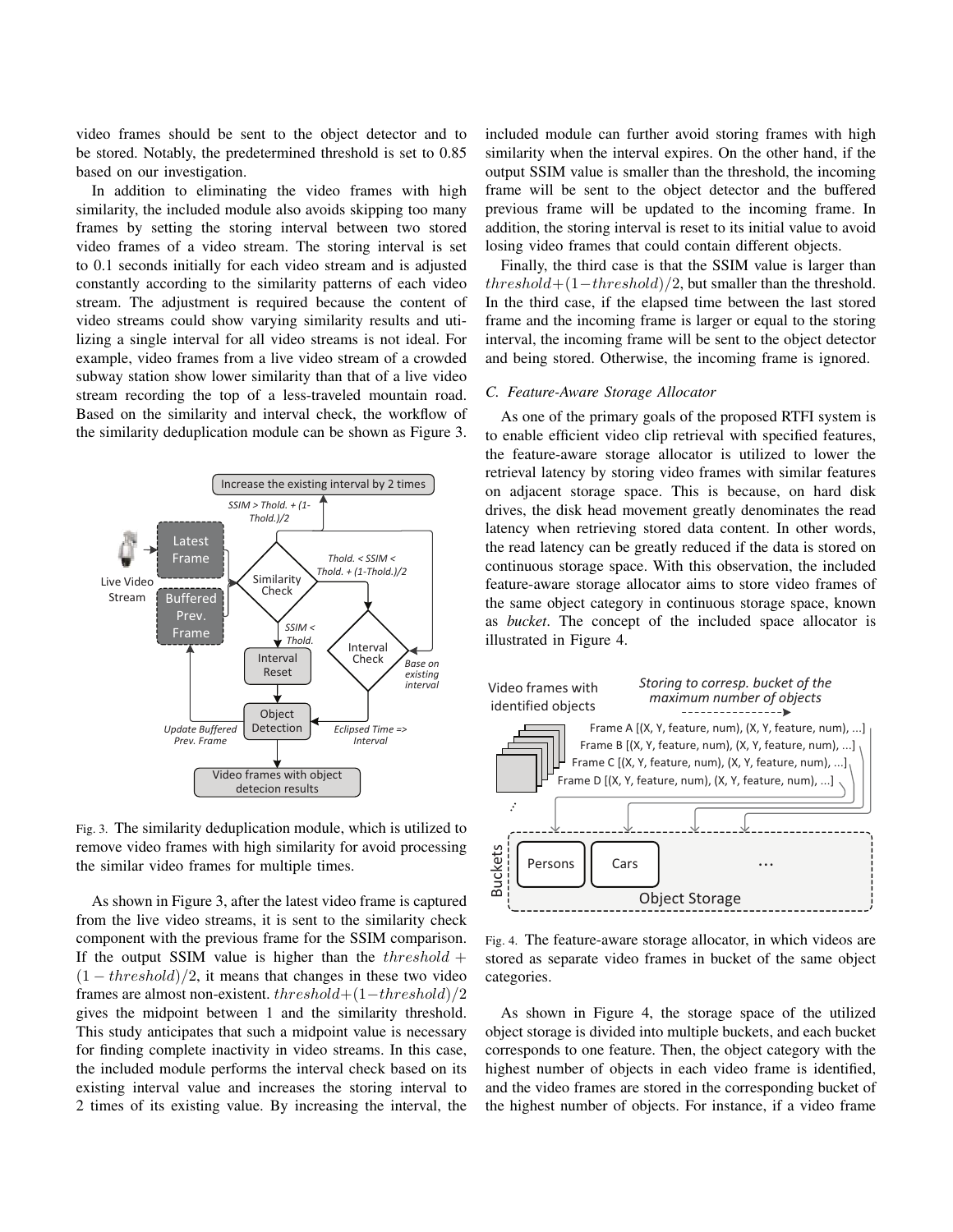consists of 3 persons and 5 cars, this video frame is stored in the bucket of the car feature. On the other hand, the size of each bucket can be adjusted according to the size of each bucket by data migration. As video frames of the same feature are stored in adjacent storage space, the retrieval latency can be lowered when indexing a large number of video frames through specified features.



Fig. 5. The entity relationship (ER) diagram, which is utilized to facilitate the retrieval of video content that consists of certain features (*i.e.*, object category).

#### *D. Feature-As-Metadata Indexing Scheme*

To record the identified objects of each video frame and index video frames through features, the proposed RTFI system manages those stored video frames via their features in the MySQL-based Vitess database. First, the video frame table is created to record the basic information, including its identification number, file name, timestamp, file size, and the link to the stored frame in the object storage. Then, the bounding box table is created to track objects in video frames via bounding boxes, which is recorded in the table through the coordinates in video frames, confidence value, and feature labels. The confidence value refers to the probability that a bounding box actually contains an object. Next, the relation table is created to list all the detected features, such as cars and persons. On the other hand, the supported features of the utilized object detector are recorded in the features table.

In the end, the utilized feature-as-metadata indexing scheme facilitates the management of stored video frames from the perspective of features and enables users to query video clips by specified features, timestamps, and locations. The above structure can be summarized as an entity-relationship (ER) diagram in Figure 5.

With the proposed scheme, for example, users can efficiently search for images based on features listed in the features table, acquire the bounding box information and image id from the bounding box table, and retrieve the video frames through the file link in the video frames table. Afterward, the video frames with the specified features can be retrieved from the object storage with the file link accordingly.

#### IV. PERFORMANCE EVALUATION

#### *A. Experiment Setup*

Experiments are conducted to evaluate the effectiveness of the proposed RTFI system regarding the number of frames that can be processed and stored per second, the system throughput, the storage space usage, and the number of identified objects. In addition, because similarity checks are performed within the proposed system to avoid unnecessary processing and lower storage space usage, the suitable threshold of the similarity check is also studied by considering the number of identified objects and the latency of the proposed RTFI.

The datasets utilized within this evaluation include public video datasets released by the Multiple Object Tracking Benchmark [2] and self-recorded videos consisting of moving peoples, cars, and stationary scenes. Those chosen videos from the public dataset are composed of a large number of constantly moving persons and cars. Self-recorded videos can be categorized into two groups. The videos of the first group are recorded on the streets with constantly moving cars and persons, while videos in the second group are mostly stationary scenes with little moving objects. Note that the self-recorded videos are recorded at 1080p with 60 FPS and will be made available after the acceptance of this paper. These datasets are then utilized to evaluate the implemented RTFI system on a Linux-based system, whose specification be summarized as Table II. Finally, the evaluation results of the RTFI system are compared with the base system consisting of Minio object storage and Vitess database without the proposed design. In the base system, the similarity deduplication module and feature-aware storage allocator are not enabled. The base system utilizes a single bucket to store all the capture videos and follows the proposed feature-as-metadata indexing for feature-based indexing.

#### *B. Experimental Results*

In our implementation, both the single and multiple processes approaches are utilized to evaluate the proposed system and be compared with the base system. The FPS comparison of single and multiple processes implementations are summarized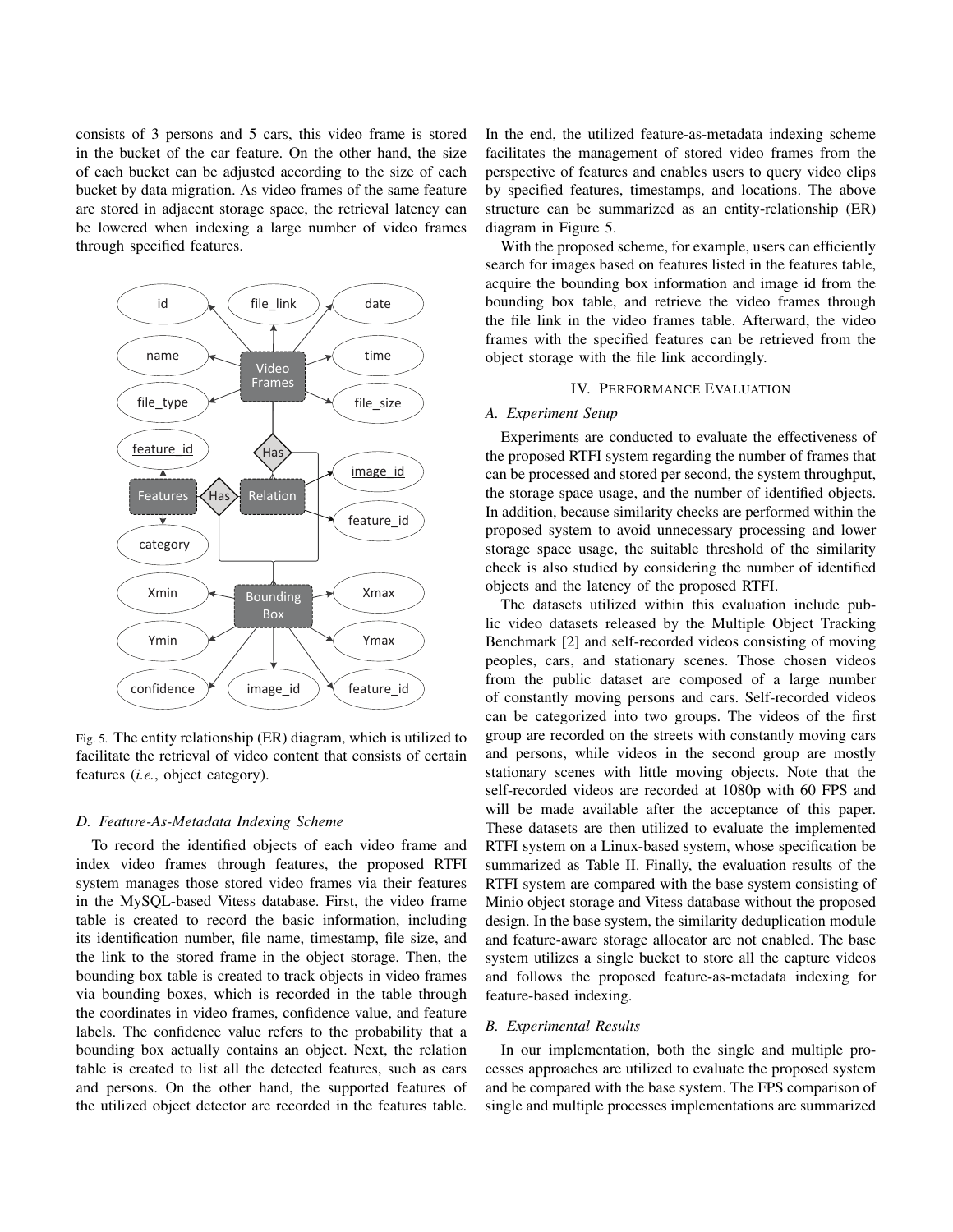

Fig. 6. Self-recorded dataset: Experimental results of frame per second (FPS) and throughput. The results show that the proposed RTFI can effectively improve the system throughput by an average of 10.70x. For single process implementation, the FPS is limited by the speed of object detection. Therefore, the FPS does not grow as the number of video streams increases. *For multiple process implementation, because 3 processes are utilized in this test, the FPS grows higher when the number of live video streams is the multiples of 3.*



Fig. 7. Public dataset: Experimental results of frame per second (FPS) and throughput. The results show that the proposed RTFI can effectively improve FPS by 3.49x on average with multiple process implementation, even when the number of camera grows. In addition, the system throughput can also be improved by 2.43x.

TABLE II SPECIFICATION OF THE EXPERIMENTAL COMPUTER.

| <b>Operating System</b> | Linux kernel 4.15.0-52-generic      |
|-------------------------|-------------------------------------|
| <b>CPU</b>              | Intel CPU E5-2623 v3 @ 3.00GHz      |
| GPU                     | Nvidia Titan X (Pascal) 12GB memory |
| <b>RAM</b>              | 32GB DDR4                           |
| Disk                    | Samsung SSD 850 EVO 1TB             |

in Figures 6 and 7 for the self-recorded and public datasets, respectively. As shown in Figures 6(a) and 7(a), the proposed RTFI can effectively achieve an average of 33 and 13 FPS for the self-recorded and public video datasets with single process implementation. The performance difference between these two datasets can be attributed to the latency difference of object detection and storing because public video datasets have more objects per frame.

As shown in Figures 6(b) and 7(b), the proposed RTFI system can improve the number of processed frames per second by an average of 10.60x and 3.49x for the self-recorded and public datasets with the multiple processes implementation. In particular, the multi-process implementation can achieve up to 70 FPS for 10 live video streams and realize the goal of processing and storing video content with their identified object categories in real-time. In addition, the proposed system can also maintain almost identical FPS as the number of live video streams grows. Meanwhile, with the multi-process implementation, RTFI can achieve an average of 49 FPS for those investigated datasets. In other words, RTFI can make a video frame searchable with the identified object categories within 20 milliseconds. In the multi-process implementation, 3 processes are initialized to process and store the incoming live video streams. Notably, utilizing 3 processes also results in higher FPS when the number of live video streams is the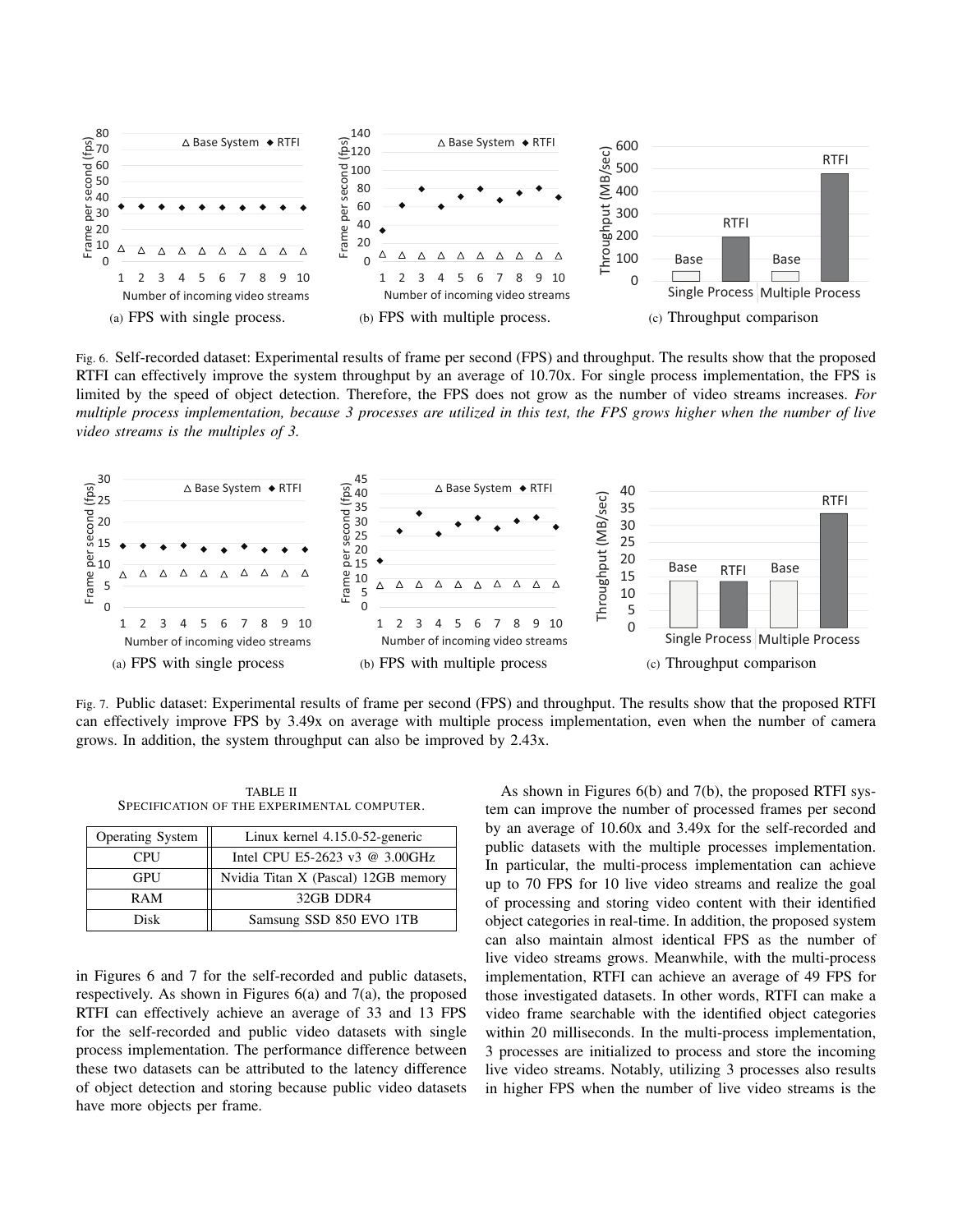

Fig. 8. The comparison of the number of identified objects and latency with different similarity check thresholds. The average results suggests that 0.85 is a suit threshold for balancing between the latency and the number of identified objects.



Fig. 9. Latency comparison with different numbers of video streams. The results show that the latency growth of the proposed RTFI is much smaller than that of the base system.

multiples of 3. From the above results, *it can be seen that directly utilizing the base system composed of Minio and Vitess without the proposed design can not effectively achieve the design goal of this study.*

In addition to the number of frames processed per second, the throughput of both the RTFI and base systems are also given under the single and multiple processes implementation. The throughput comparison is given in Figures  $6(c)$  and  $7(c)$ for the two utilized datasets. For the self-recorded dataset, the proposed RTFI system can effectively improve the throughput by 4.39x and 10.70x on average for single and multiple processes implementations. For the public dataset, the throughput improvements are 0.98x and 2.43x for single and multiple processes implementations. In summary, the average throughput improvement for all tested datasets is 6.56x on average with multiple processes implementations. Above results show that

the proposed system achieves positive improvements in both the FPS and storage throughput with its included components.

Next, the threshold of the similarity check (see Section III-B) is also studied based on the input dataset of this evaluation. The important factor of deriving a suitable similarity threshold is striking a balance between the reduced latency for processing and storing videos and the number of missing objects. Then, we set the threshold between 0.9 and 0.75 to study the latency and the number of identified objects. According to the comparison results summarized in Figure 8, we determine the 0.85 is a suitable value for the similarity check. This is because, at the threshold of 0.85, the proposed RTFI system can effectively reduce the latency required for processing and storing videos, while avoiding identifying the same object across multiple frames that have very high similarity with each other. In other words, setting a suitable